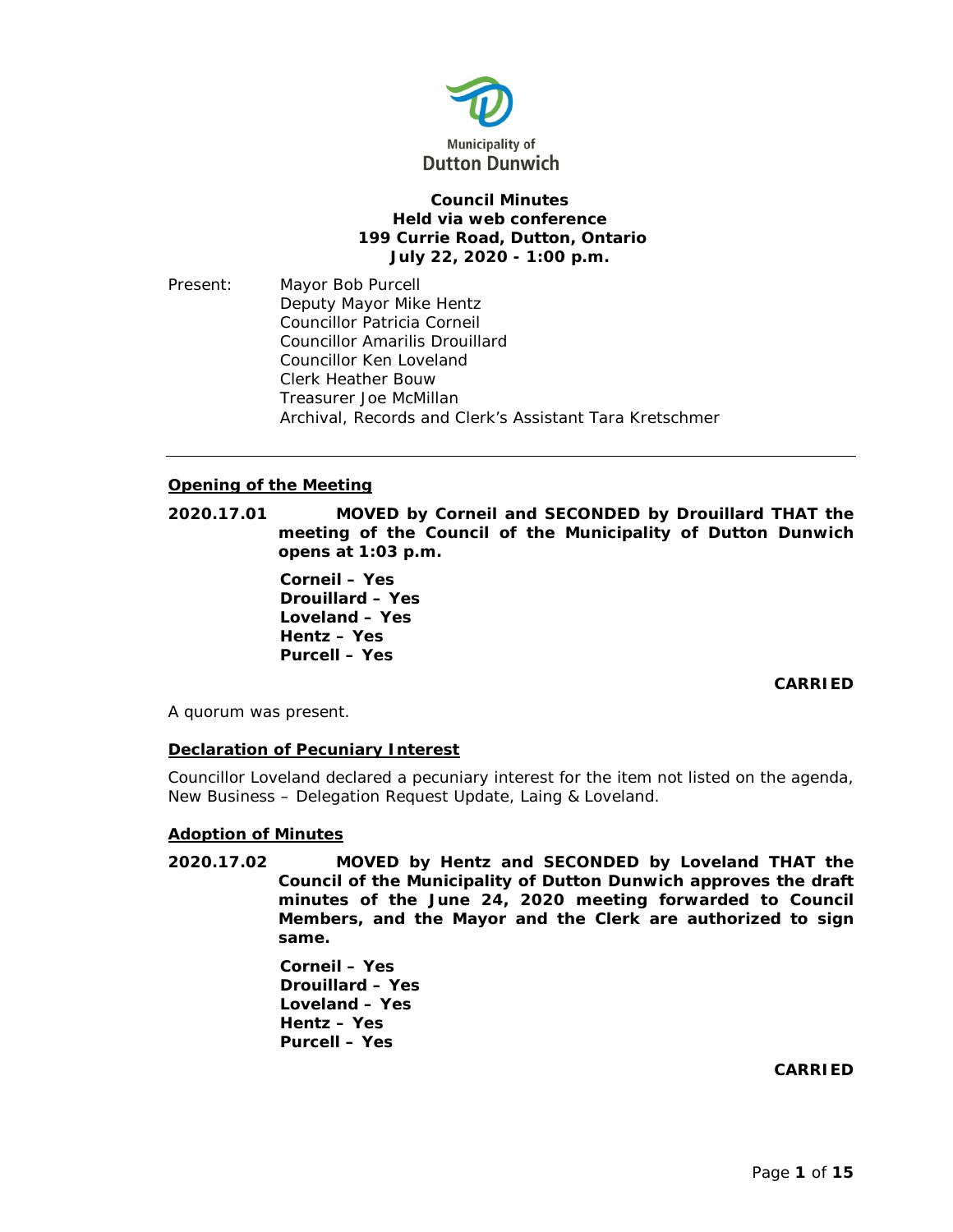## **REVIEW OF ITEMS NOT LISTED ON AGENDA**

- a) CORRESPONDENCE **Enbridge Gas Inc.** 2021 Rate Application Deadline to Register as Intervenor (Union South)
- b) NEW BUSINESS Delegation Request Update, Laing & Loveland

## **PUBLIC WORKS DEPT**

### Public Works Monthly Report

Council expressed concern towards losing more downtown parking spaces. Council instructs staff to bring a recommendation regarding downtown parking to the next council meeting.

**2020.17.03 MOVED by Corneil and SECONDED by Hentz THAT the Council of the Municipality of Dutton Dunwich receives the report of the Manager of Roads and Facilities titled "Public Works Monthly Report – July 2020", dated July 22, 2020 for information.**

> **Corneil – Yes Drouillard – Yes Loveland – Yes Hentz – Yes Purcell – Yes**

### **CARRIED**

### Tyrconnell Roads Request

Councillor Drouillard requested that pedestrian access to Lake Erie continues.

**2020.17.04 MOVED by NAME and SECONDED by NAME THAT the Council of the Municipality of Dutton Dunwich receives the report of the Manager of Roads and Facilities titled "Tyrconnell Roads Request", dated July 22, 2020 for information.**

> **Corneil – Yes Drouillard – Yes Loveland – Yes Hentz – Yes Purcell – Yes**

### **CARRIED**

**2020.17.05 MOVED by Hentz and SECONDED by Loveland THAT the Council of the Municipality of Dutton Dunwich instructs staff to temporarily close Erie Road from 7523 Erie Road to Lake Erie; and**

**THAT pedestrian access continues.**

**Corneil – Yes Drouillard – Yes Loveland – Yes Hentz – Yes Purcell – Yes**

#### **CARRIED**

**2020.17.06 MOVED by Loveland and SECONDED by Drouillard THAT the Council of the Municipality of Dutton Dunwich instructs staff to post new speed limit signs of 30 km/h on Erie Road, George Street and Hill Street within the Tyrconnell Community.**

**Corneil – Yes**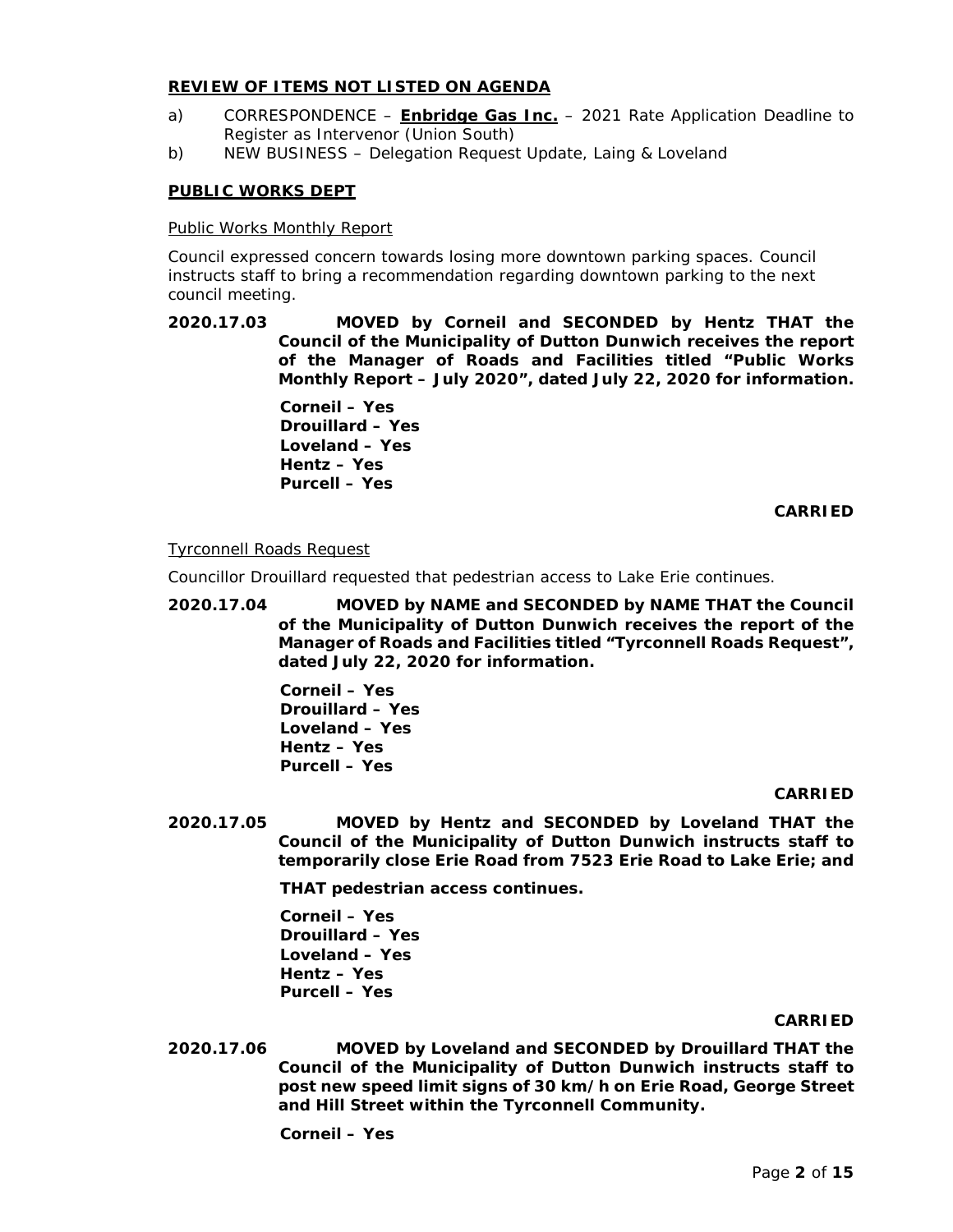**Drouillard – Yes Loveland – Yes Hentz – Yes Purcell – Yes**

**CARRIED**

# **PLANNING**

 $ZBA #10/20 - Amjen Really Inc.$ 

**2020.17.07 MOVED by Corneil and SECONDED by Loveland THAT the Public Meeting to consider Zoning By-law Amendment File No. ZBA 10/20 and Part Lot Control Exemption, filed by Amjen Realty Inc., for 241, 243, 245 & 247 Leitch Street and 1 & 2 Bouw Place, Municipality of Dutton Dunwich, opens at 1:21 p.m.**

> **Corneil – Yes Drouillard – Yes Loveland – Yes Hentz – Yes Purcell – Yes**

## **CARRIED**

Dutton residents Donna Mylrea (278 Miller Road), Mary Gillett (274 Miller Road), Glen & Natalie Ryerson (280 Miller Road) and Gary Blazak on behalf of Amjen Realty Inc. attended the Public Meeting.

The Planner verified that notice of this public meeting was mailed, the sign was posted, and notice was on website. She added that written correspondence was received from Bradley Tunks opposing ZBA 10/20, but is not in attendance at this public meeting.

Mayor Purcell asked the residents to state their reasons for opposition. Ms. Mylrea was in opposition of adding another lot and proximity of the proposed home to her property. Ms. Gillett was in opposition to the addition of another lot and the distance from the house to the property line. Mr. Ryerson was in opposition to the distance from the houses to the property line/street, the fire hazard created by houses being built so close together and adding more lots. Ms. Ryerson had no further additions, but agreed with the other residents. Mr. Blazak stated that the proposal was consistent with the Provincial Policy Statement, and municipal and County Official Plans.

The Planner stated that anyone who submitted a written response or spoke to the amendment will receive notice of Council's and given the opportunity to appeal that decision. The Planner presented this report to Council.

Mayor Purcell asked Council whether they would like to approve, deny or defer the application. Councillor Corneil and Councillor Loveland denied the application. Councillor Corneil would deny the application based on the fire department's concerns about the resulting detrimental impact on their ability to fight fires, her disagreement that the application complied with the Provincial Policy Statement, the County or the Municipal Official Plans, the fact that the application did not contain a request to amend the side-yard or rear-yard setbacks but only a front-yard setback and the lot is on an irregular shape, and that several of her questions regarding and applicable bylaws were not answered. The remaining Council members selected to defer the application.

# **2020.17.08 MOVED by Hentz and SECONDED by Drouillard THAT the Council of the Municipality of Dutton Dunwich receives the report of the Planner titled "Application for Zoning By-law Amendment ZBA 10/20 and Part Lot Control Exemption – 241, 243, 245 & 247**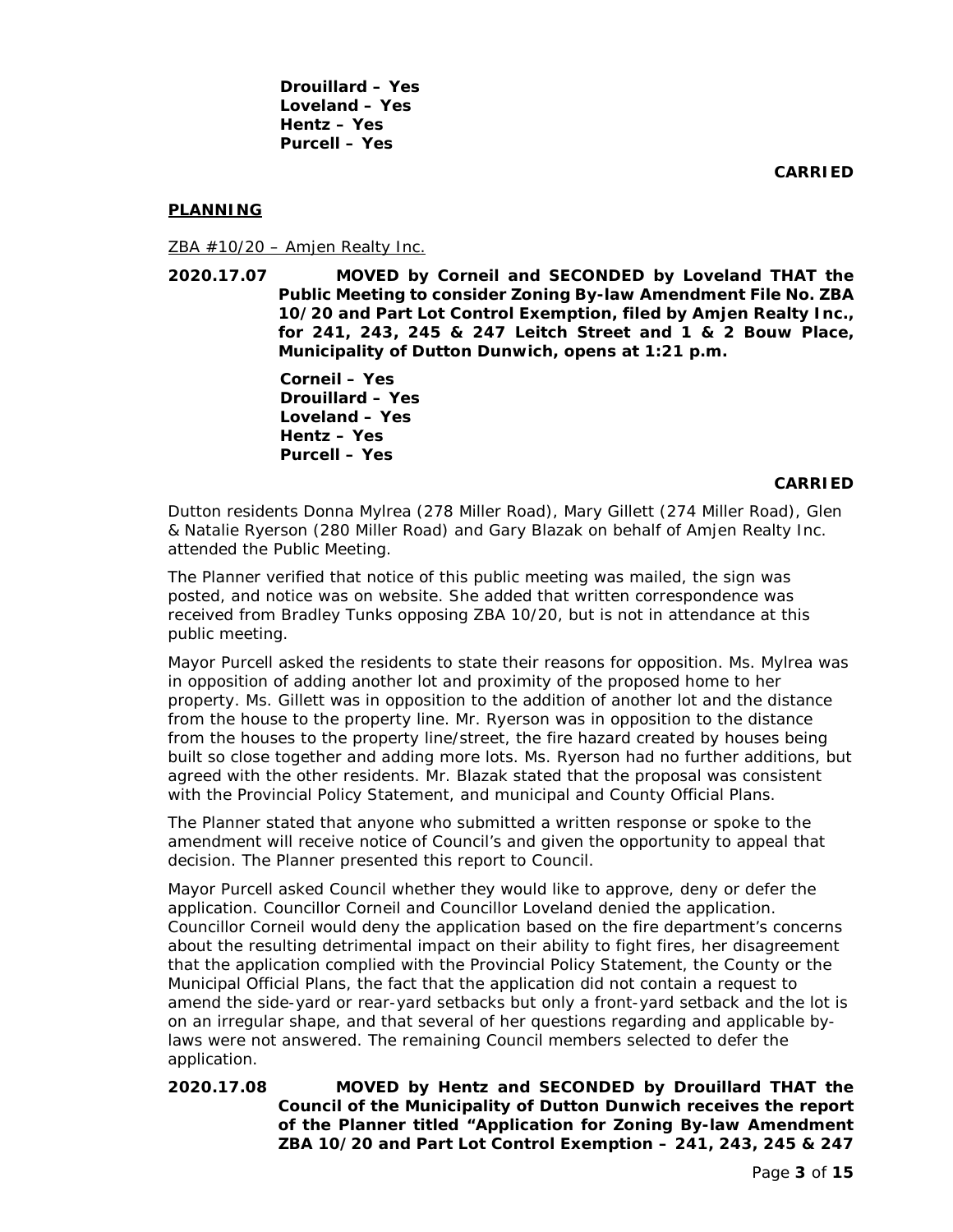**Leitch Street and 1 & 2 Bouw Place, Municipality of Dutton Dunwich – Amjen Realty Inc. – Sandy Acchione", dated July 22, 2020 for information; and**

**THAT Council defers the request for the Site Specific Zoning Bylaw Amendment ZBA 10/20 and Part Lot Control Exemption to allow staff and the applicant further time to address concerns, recirculate notifications and schedule another public meeting.** 

**Corneil – No Drouillard – Yes Loveland – No Hentz – Yes Purcell – Yes**

## **CARRIED**

**2020.17.09 MOVED by Corneil and SECONDED by Loveland THAT the Public Meeting to consider Zoning By-law Amendment File No. ZBA 10/20 and Part Lot Control Exemption, filed by Amjen Realty Inc. for 241, 243, 245 & 247 Leitch Street and 1 & 2 Bouw Place, Municipality of Dutton Dunwich closes at 2:18 p.m. and the regular meeting reconvenes.**

> **Corneil – Yes Drouillard – Yes Loveland – Yes Hentz – Yes Purcell – Yes**

### **CARRIED**

# **DELEGATION – Castle Arms Management Services Inc. – Diamond Seniors Residence**

Don Gracey (CG Group Partner), Cristine Bogza (CEO of Diamond Seniors Residences Inc.) and Jamie Lowrey (President of Castle Arms Seniors Management Assistance Corporation) attended the meeting. Ms. Bogza and Mr. Lowery presented the proposed conventional retirement home with transitional beds component for 39232 Fingal Line.

Elgin County Warden Dave Mennill and CAO Julie Gonyou were offered to ask any questions about the proposal. Ms. Gonyou inquired if the residents pay for the services privately. Mr. Gracey replied that the medical care is paid for by the LHIN. Ms. Gonyou inquired if the beds are licensed or unlicensed. Mr. Lowery replied that the transitional beds are under the Retirement Act. There were no questions from Council.

# **DELEGATION – Gary Blazak – Port Talbot Marina Proposal**

Gary Blazak stated that he is working on the application to the Ministry with municipal comment form. He had a delay as they needed a second incorporated company to obtain the crown land lease. The application will be prepared and presented to Council at the next meeting, and if it meets Council's approval he will request a letter of support from Council.

Dutton Dunwich Design and Construction Standards 2020 – Draft Document and Public Consultation

The Planner presented this report to Council.

## **2020.17.10 MOVED by Hentz and SECONDED by Loveland THAT the Council of the Municipality of Dutton Dunwich receives the report od the Planner titled "Dutton Dunwich Design and Construction**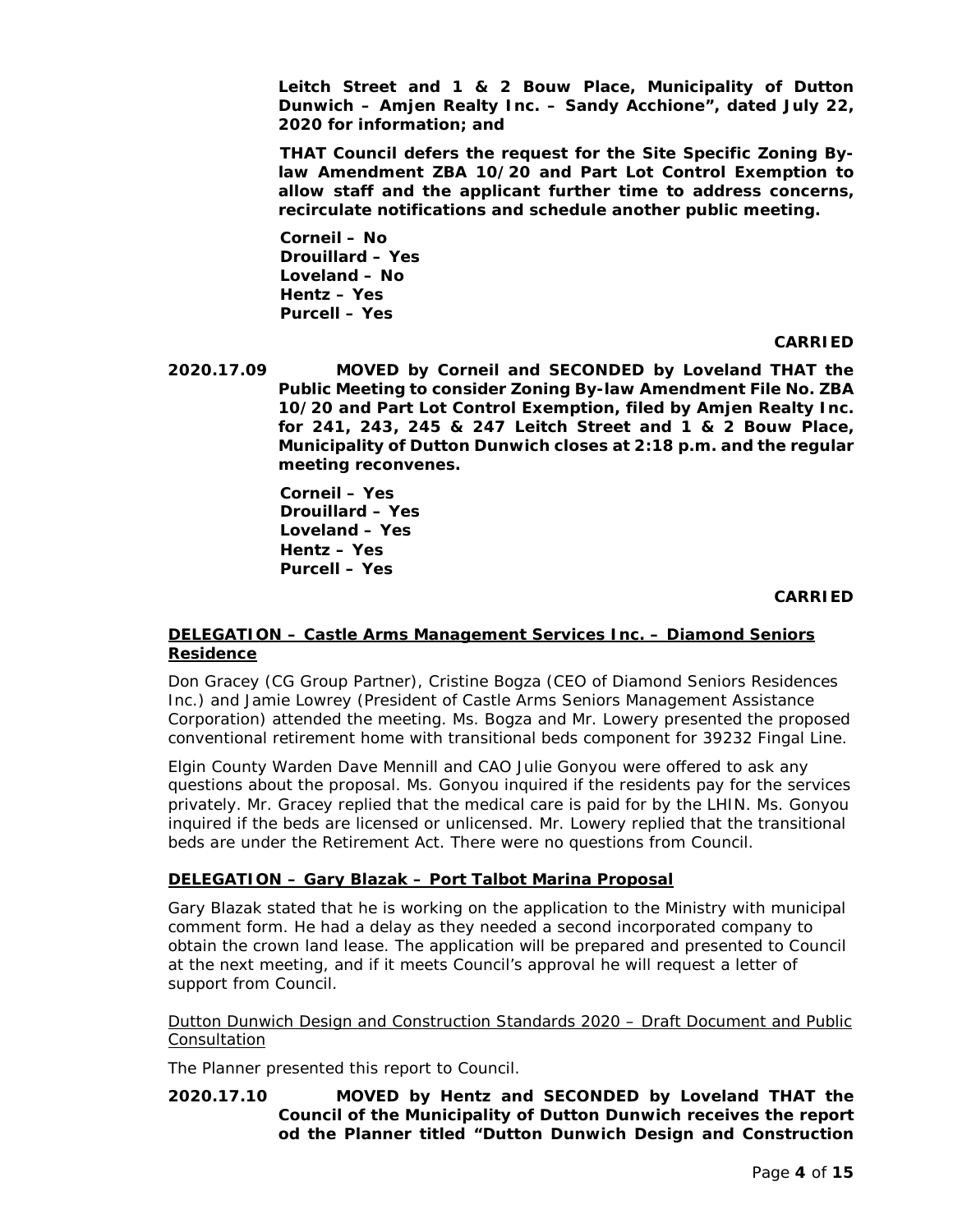**Standards 2020 – Draft Document and Public Consultation", dated July 22, 2020 for information; and**

**THAT Council directs staff to proceed with public consultation in order to engage community feedback.**

**Corneil – Yes Drouillard – Yes Loveland – Yes Hentz – Yes Purcell – Yes**

### **CARRIED**

Sale and Other Disposition of Land – Northwest Corner of Nancy Street and Annabella Street, Municipality of Dutton Dunwich

The Planner presented this report to Council. Staff are directed to notify the Dutton and District Lions that the property is not available for their proposed seniors housing project.

**2020.17.11 MOVED by Loveland and SECONDED by Drouillard THAT the Council of the Municipality of Dutton Dunwich receives the report of the Planner titled "Sale and Other Disposition of Land – Northwest Corner of Nancy Street and Annabella Street, Municipality of Dutton Dunwich", dated July 22, 2020 for information.**

> **Corneil – Yes Drouillard – Yes Loveland – Yes Hentz – Yes Purcell – Yes**

### **CARRIED**

Dutton Dunwich Planning Act Application Reporting Process

The Planner presented this report to Council. Council agreed that option 3 would extend the process too long.

**2020.17.12 MOVED by Hentz and SECONDED by Loveland THAT the Council of the Municipality of Dutton Dunwich receives the report of the Planner titled "Dutton Dunwich Planning Act Application Reporting Process", dated July 22, 2020 for information; and**

> **THAT Council requests Administration to follow Option 2 as outlined in this report to assist with better communication for Planning Act matters.**

**Corneil – No Drouillard – Yes Loveland – Yes Hentz – Yes Purcell – Yes**

### **CARRIED**

### **WATER DEPARTMENT**

Water Operations Manager's Monthly Report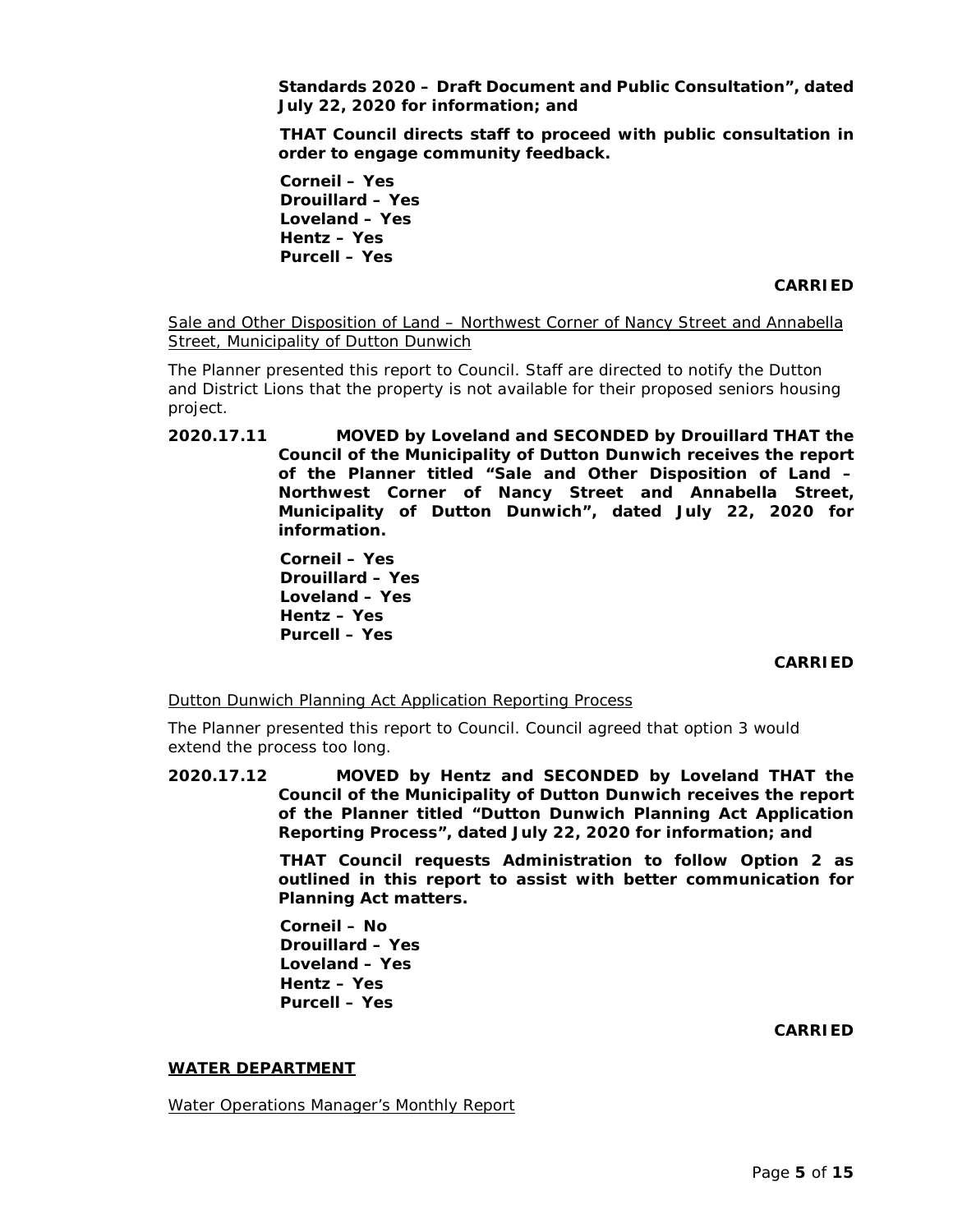**2020.17.13 MOVED by Corneil and SECONDED by Drouillard THAT the Council of the Municipality of Dutton Dunwich receives the report of the Water Operations Manager titled "Water Operations Report – June 2020", dated July 22, 2020 for information.**

> **Corneil – Yes Drouillard – Yes Loveland – Yes Hentz – Yes Purcell – Yes**

> > **CARRIED**

## Monthly Safety Meeting Minutes

**2020.17.14 MOVED by Loveland and SECONDED by Drouillard THAT the Council of the Municipality of Dutton Dunwich receives the "Water Department Safety Meeting Minutes", dated July 6, 2020 for information.**

> **Corneil – Yes Drouillard – Yes Loveland – Yes Hentz – Yes Purcell – Yes**

> > **CARRIED**

### **WASTEWATER DEPARTMENT**

Wastewater Operator Monthly Report

**2020.17.15 MOVED by Hentz and SECONDED by Corneil THAT the Council of the Municipality of Dutton Dunwich receives the report of the Wastewater Operator titled "Monthly Report – June 2020", dated July 22, 2020 for information.**

> **Corneil – Yes Drouillard – Yes Loveland – Yes Hentz – Yes Purcell – Yes**

### **CARRIED**

# **BUILDING DEPT**

Monthly Building Activity Report

Mayor Purcell lost internet connection and Deputy Mayor Hentz took over as Chair of the meeting.

**2020.17.16 MOVED by Loveland and SECONDED by Hentz THAT the Council of the Municipality of Dutton Dunwich receives the report of the Chief Building Official titled "Building Activity Report – June 2020", dated July 22, 2020 for information.**

> **Corneil – Yes Drouillard – Yes Loveland – Yes Hentz – Yes Purcell –**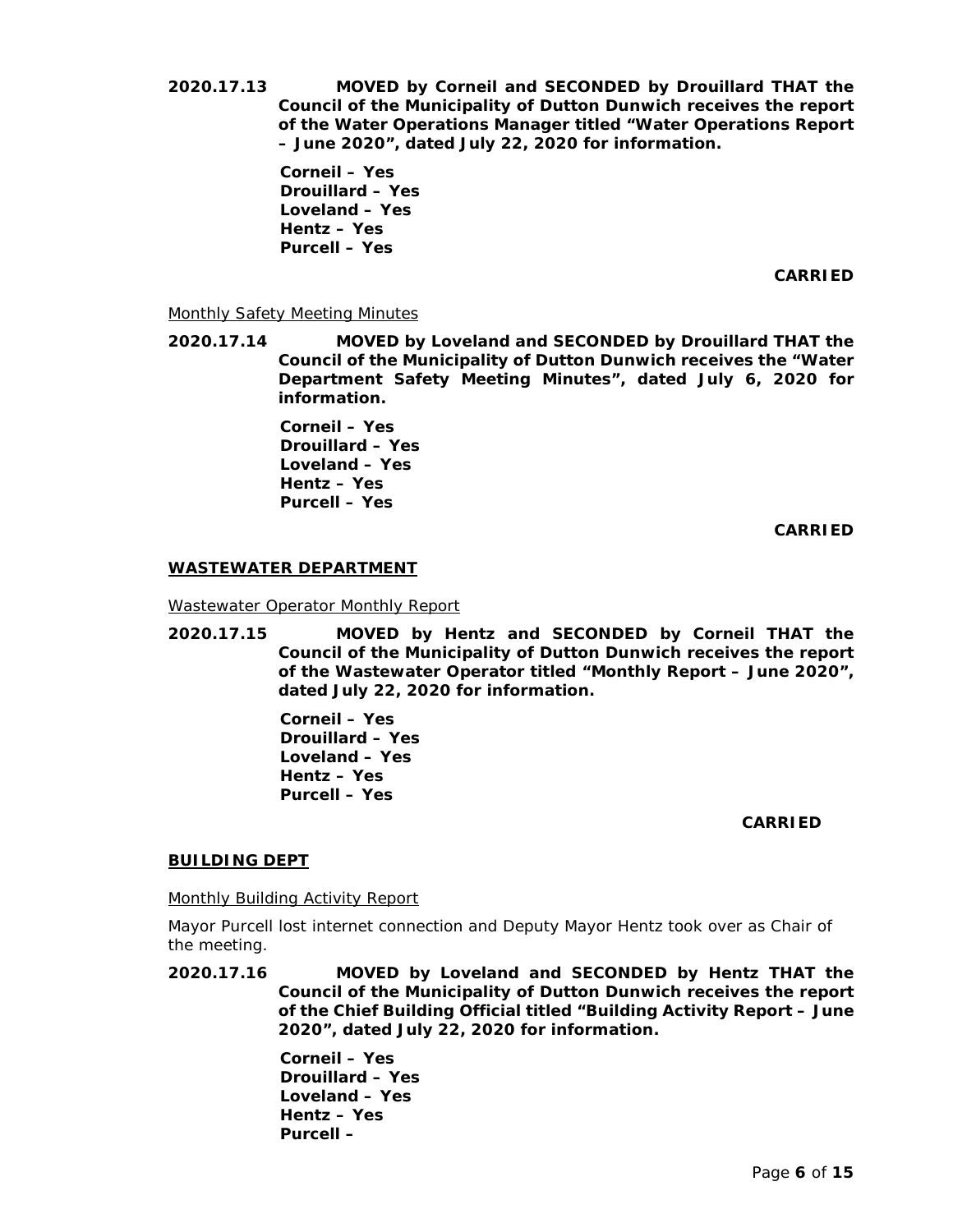### **FIRE DEPARTMENT**

#### Fire Chief's Monthly Report

**2020.17.17 MOVED by Loveland and SECONDED by Drouillard THAT the Council of the Municipality of Dutton Dunwich receives the report of the Fire Chief titled "Monthly Report – June 2020", dated July 22, 2020 for information.**

> **Corneil – Yes Drouillard – Yes Loveland – Yes Hentz – Yes Purcell –**

> > **CARRIED**

### **DRAINAGE DEPARTMENT**

Drainage Superintendent's Monthly Report

**2020.17.18 MOVED by Corneil and SECONDED by Drouillard THAT the Council of the Municipality of Dutton Dunwich receives the report of the Drainage Superintendent titled "Monthly Activity Report – June 2020", dated July 22, 2020 for information.**

> **Corneil – Yes Drouillard – Yes Loveland – Yes Hentz – Yes Purcell –**

> > **CARRIED**

#### Receive the Engineer's Report – Keith Drain

**2020.17.19 MOVED by Loveland and SECONDED by Drouillard THAT the Council of the Municipality of Dutton Dunwich receives the Engineer's report for the Keith Drain and instructs the Clerk to notify everyone required to be notified under Section 41 of the Drainage Act of it's intention to proceed with this drain and will hold a meeting to consider the report at their regular Council meeting, August 19, 2020 at 1:45 p.m.**

> **Corneil – Yes Drouillard – Yes Loveland – Yes Hentz – Yes Purcell –**

> > **CARRIED**

Request for Drain Improvement – Duncan Leitch Drain

**2020.17.20 MOVED by Corneil and SECONDED by Loveland THAT the Council of the Municipality of Dutton Dunwich accepts the Section 78 Request for Drain Improvement for the Duncan Leitch Drain, filed by David and Mary Durham; and**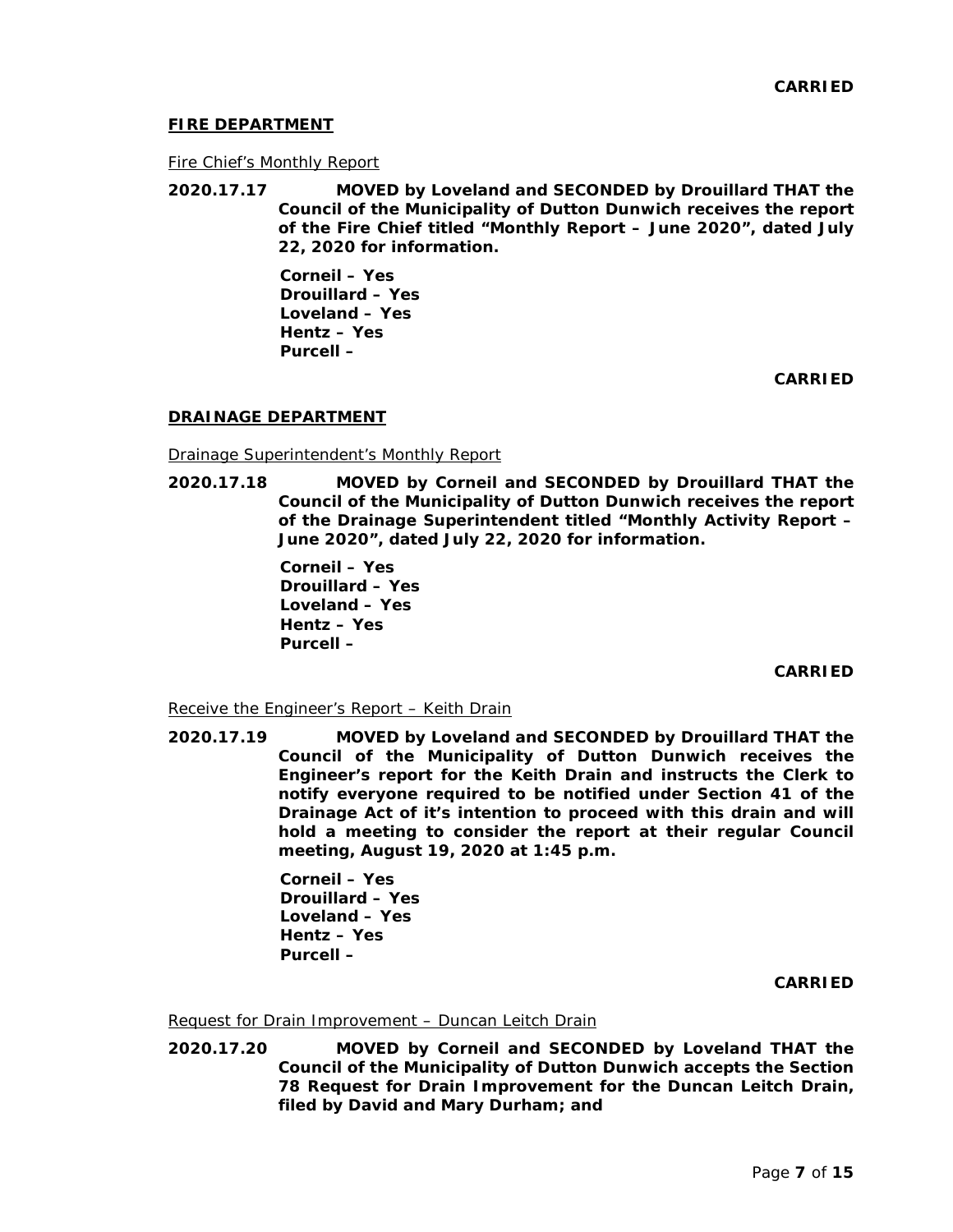**THAT Spriet Associates be appointed to prepare the necessary reports for the drainage request improvements; and**

**THAT notice of Council's decision to proceed with this request be sent to all petitioners, the LTVCA, OMAFRA and Spriet Associates.**

**Corneil – Yes Drouillard – Yes Loveland – Yes Hentz – Yes Purcell –**

## **CARRIED**

## **CORRESPONDENCE**

- a) **Town of Renfrew** Resolution Requesting Fast Track for Review of the Investing in Canada Infrastructure Program Grant Applications
- **2020.17.21 MOVED by Drouillard and SECONDED by Loveland THAT the Council of the Municipality of Dutton Dunwich supports the resolution by the Town of Renfrew calling upon the Governments of Ontario and Canada to fast track the review of current and previous Investing in Canada Infrastructure Program grant applications in order to provide much needed employment and investment to rural Ontario to provide sustainable infrastructure that will be safe and suitable in a post-pandemic setting; and**

**THAT a copy of this resolution be sent to Jeff Yurek, MPP, Karen Vecchio, MP and The Town of Renfrew.** 

**Corneil – Yes Drouillard – Yes Loveland – Yes Hentz – Yes Purcell –**

#### **CARRIED**

- b) **City of Sarnia** Request for Support re: Long Term Care Home Improvements
- c) **Elgin County** Contract Extension for Integrity Commissioner/Closed Meeting Investigator/Ombudsman
- **2020.17.22 MOVED by Loveland and SECONDED by Corneil THAT the Council of the Municipality of Dutton Dunwich supports the decision of the County of Elgin for a 2-year contract extension effective January 1, 2021 until December 31, 2022 with Independent Resolutions Inc. as Integrity Commissioner/Closed Meeting Investigator/Ombudsman.**

**Corneil – Yes Drouillard – Yes Loveland – Yes Hentz – Yes Purcell –**

#### **CARRIED**

- d) **Elgin County** Letter to The Honourable Rod Phillips re: Transfer Payment Stability
- e) **Elgin County** Letter to Karen Vecchio, MP re: Transfer Payment Stability
- f) **Elgin County** Letter to The Honourable Jeff Yurek re: Transfer Payment Stability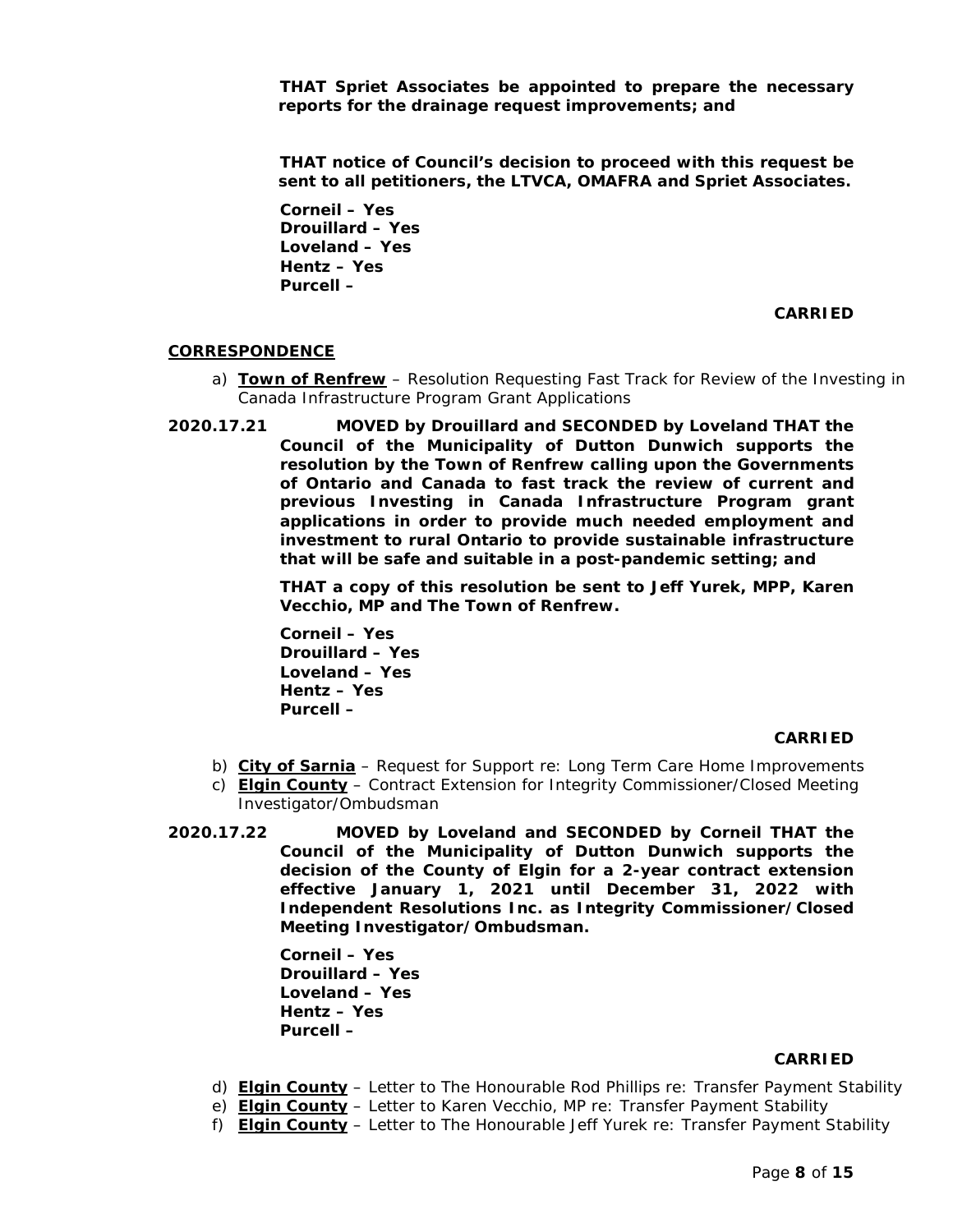- g) **Elgin County** Letter to The Honourable William Francis Morneau re: Transfer Payment Stability
- h) **Elgin County** Talbot Line and Currie Road Intersection Review
- i) **Ministry of Municipal Affairs and Housing** COVID-19 Economic Recovery Act, 2020
- j) **Demand the Right Coalition of Ontario Municipalities** Municipalities to be Granted Approval Rights for New Landfills

Councillor Corneil inquired why Dutton Dunwich was not included on the list of Municipalities and if an amended list could be requested.

- k) **City of Oshawa** COVID-19 Funding for Local Municipalities to Assist Social Cultural, Service Club, and Minor Sporting Organizations
- **2020.17.23 MOVED by Loveland and SECONDED by Drouillard THAT the Council of the Municipality of Dutton Dunwich supports the resolution by the City of Oshawa requesting the Federal, Provincial and Regional Government help local municipalities assist their local social cultural, service clubs, and their children/youth minor sporting organizations with clear and definitive relief funding programs directed to help sustain the aforementioned through these trying times inflected on them by the affects of COVID-19; and**

**THAT a copy of this resolution be sent to Jeff Yurek, MPP, Karen Vecchio, MP and the City of Oshawa.**

**Corneil – Yes Drouillard – Yes Loveland – Yes Hentz – Yes Purcell –**

# **CARRIED**

- l) **Ministry of Transportation** Expansion of Types of Off-Road Vehicles Permitted On-Road
- m) **Enbridge Gas Inc**. 2021 Rate Application Deadline to Register as Intervenor (Union South)
- **2020.17.24 MOVED by Loveland and SECONDED Corneil THAT relevant correspondence was reviewed.**

**Corneil – Yes Drouillard – Yes Loveland – Yes Hentz – Yes Purcell –**

**CARRIED**

### **CONSENT AGENDA**

Consent Correspondence

- a) **Elgin County** Temporary Suspension of E-Green Recycling Program at Library Branches
- b) **Elgin County** County Council Highlights June 23, 2020
- c) **Ombudsman Ontario** 2019-2020 Fiscal Year Annual Report
- d) **West Elgin Community Centre Board of Management** Request for Provincial Guidance for Safe Return of Organized Sports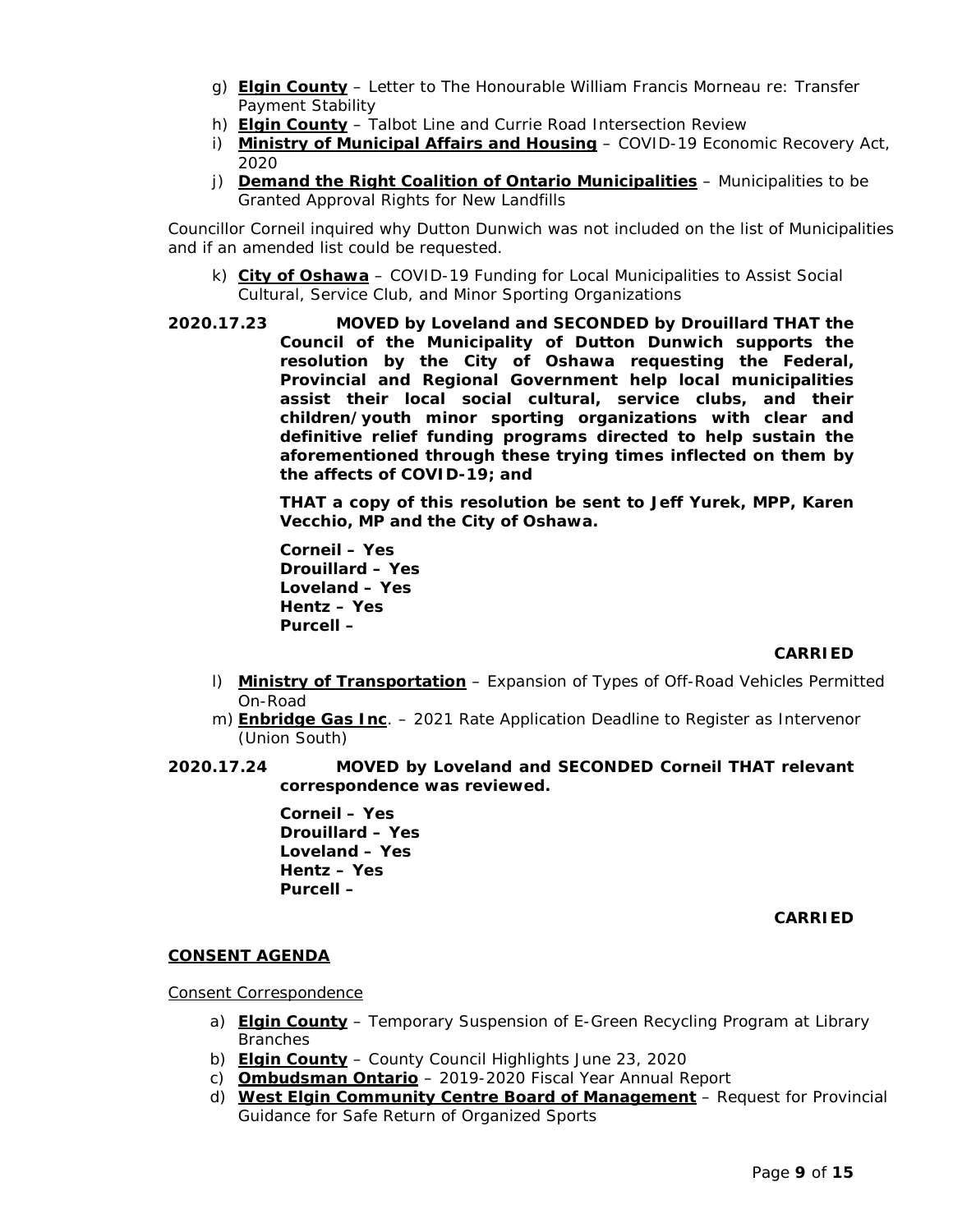- e) **Ministry of Government and Consumer Services** Moving Towards a More Digital-Focused Service Model for Land Registration Services
- f) **Elgin County** County Council Highlights July 14, 2020
- g) **Elgin Group Police Services Board** 2020 Elgin Group Police Services Board
- h) **Elgin County** Service Delivery Review Interim Report Summary
- i) **Elgin County** Western Ontario Wardens Caucus Supports Southwestern Integrated Fibre Technology (SWIFT)

## Committee Reports

- By-Law Enforcement
- Community Policing Committee
- Cultural Heritage Committee
	- o May 20, 2020 meeting minutes
	- o June 17, 2020 meeting minutes
- Dutton Dunwich Senior's
- Economic Development Committee
- Elgin Phragmites Working Group
- Elgin-St. Thomas Municipal Association
- Emergency Management
- Fire Department
- Healthy Communities Partnership
- Lower Thames Valley Conservation Authority
- Occupational Health and Safety
- Recreation Committee
- Shoreline Management Report
- Source Protection Authority
- Trans Canada Trail
- Tri County Committee
- West Elgin Community Centre Board of Management
	- o May 13, 2020 meeting minutes

# **2020.17.25 MOVED by Drouillard and SECONDED by Corneil THAT the items on the Consent Agenda be approved.**

**Corneil – Yes Drouillard – Yes Loveland – Yes Hentz – Yes Purcell –**

**CARRIED**

# **TREASURER'S REPORT**

Budget to Actual June 2020

The Treasurer presented this report to Council.

**2020.17.26 MOVED by Loveland and SECONDED by Drouillard THAT the Council of the Municipality of Dutton Dunwich receives the report of the Treasurer titled "Budget to Actual June 2020", dated July 22, 2020 for information.**

> **Corneil – Yes Drouillard – Yes Loveland – Yes Hentz – Yes Purcell –**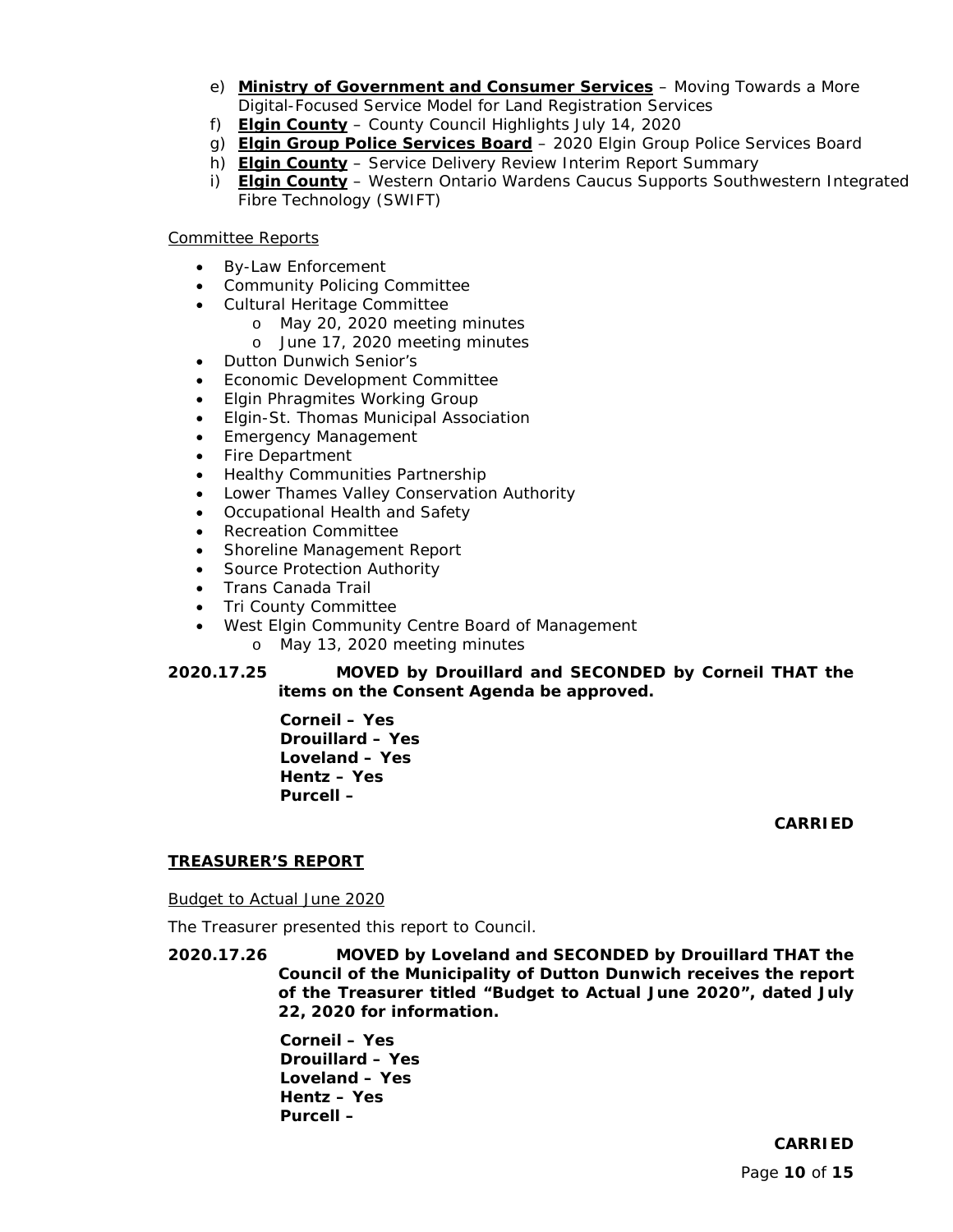**FCM Grant for Asset Management Project** 

The Treasurer presented this report to Council. The Treasurer listed the purchasing options for the fire department pumper and rescue unit. Deputy Mayor Hentz will arrange an in person meeting at the Fire Hall with the Fire Chief for Council members.

**2020.17.27 MOVED by Corneil and SECONDED by Drouillard THAT the Council of the Municipality of Dutton Dunwich receives the report of the Treasurer titled "FCM Grant for Asset Management Project", dated July 22, 2020 for information; and**

> **THAT Council directs staff to apply for a grant opportunity from the Federation of Canadian Municipalities' Municipal Asset Management Program to advance our roads asset management program:**

- **Vehicle based automated data collection for roads and cartbased collection for sidewalks**
- **Road and sidewalk assessment data processing**
- **Pavement management software utilizing a GIS based software analytics platform**

**BE IT THEREFORE RESOLVED THAT the Municipality of Dutton Dunwich commits up to \$4,400 from its 2021 budget toward the costs of this initiative.**

**Corneil – Yes Drouillard – Yes Loveland – Yes Hentz – Yes Purcell –**

**CARRIED**

### Medical Centre Cooling Issues

The Treasurer presented this report to Council.

**2020.17.28 MOVED by Drouillard and SECONDED by Loveland THAT the Council of the Municipality of Dutton Dunwich receives the report of the Treasurer titled "Medical Centre Cooling Issues", dated July 22, 2020 for information; and**

> **THAT Council approve additional expenditures for Medical Centre building maintenance in the amount of \$6,690 plus HST to alleviate climate control deficiencies.**

**Corneil – Yes Drouillard – Yes Loveland – Yes Hentz – Yes Purcell –**

**CARRIED**

### Ministry of Transportation Correspondence

The Treasurer presented this report to Council.

**2020.17.29 MOVED by Loveland and SECONDED by Drouillard THAT the Council of the Municipality of Dutton Dunwich receives the report of the Treasurer titled "Ministry of Transportation Correspondence", dated July 22, 2020 for information; and**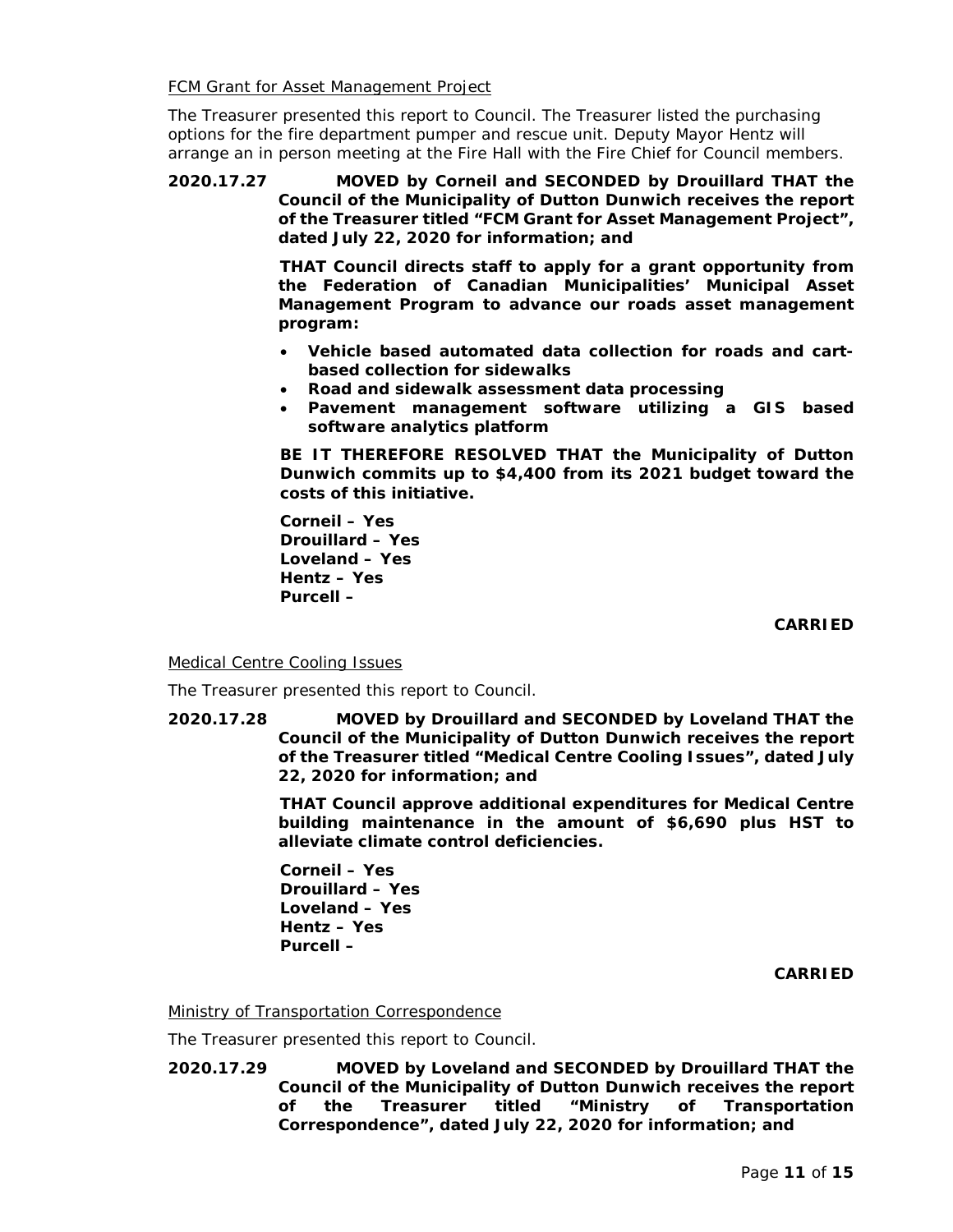**THAT Council authorizes staff to send letters to the Ministry of Transportation requesting a revised Emergency Detour Route during 401 closures and to remove barriers to Currie Road access (both east and west sides of Currie Road) to properties adjacent to the 401.**

**Corneil – Yes Drouillard – Yes Loveland – Yes Hentz – Yes Purcell –**

**CARRIED**

## **EXECUTIVE ASSISTANT'S REPORT**

Municipal Involvement for Funeral Procession Policy

**2020.17.30 MOVED by Drouillard and SECONDED by Corneil THAT the Council of the Municipality of Dutton Dunwich receives the report of the Executive Assistant titled "Municipal Involvement for Funeral Procession Policy", dated July 22, 2020 for information; and**

**THAT Council approves and adopts the following policy:**

• **A 30-2020 Municipal Involvement for Funeral Procession Policy**

**Corneil – Yes Drouillard – Yes Loveland – Yes Hentz – Yes Purcell –**

### **CARRIED**

Reopening of Municipal Facilities – Procedures and Guidelines During a Pandemic

**2020.17.31 MOVED by Loveland and SECONDED by Corneil THAT the Council of the Municipality of Dutton Dunwich receives the report of the Executive Assistant titled "Reopening of Municipal Facilities – Procedures and Guidelines During a Pandemic", dated July 22, 2020 for information.**

> **Corneil – Yes Drouillard – Yes Loveland – Yes Hentz – Yes Purcell –**

> > **CARRIED**

### **UNFINISHED BUSINESS**

### COVID-19 Pandemic

**2020.17.32 MOVED by Corneil and SECONDED by Drouillard THAT the Council of the Municipality of Dutton Dunwich receives the following Municipal Emergency Control Group (MECG) meeting minutes for the COVID-19 Pandemic, for information:**

**MECG meeting #13 held on July 2, 2020**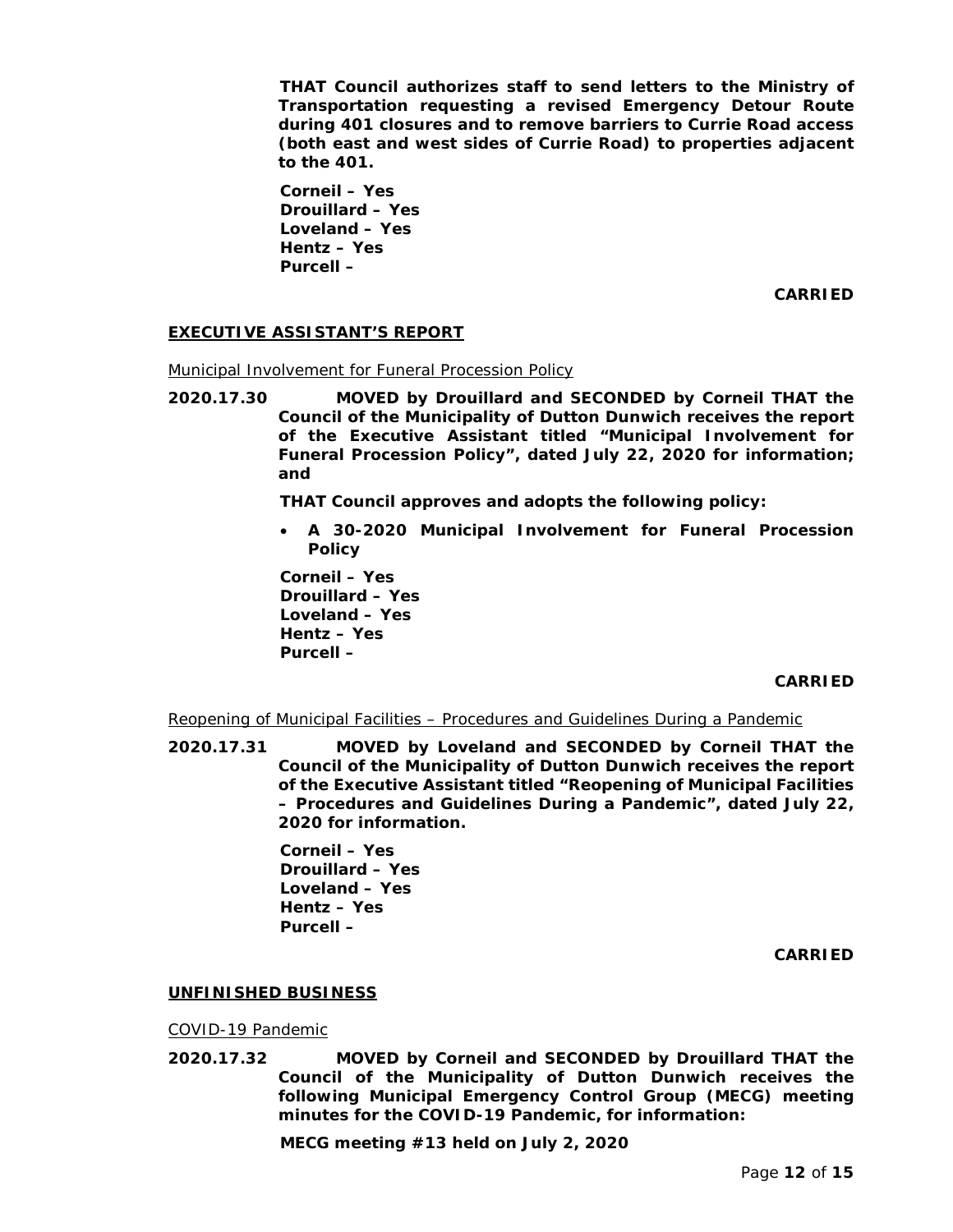**Corneil – Yes Drouillard – Yes Loveland – Yes Hentz – Yes Purcell –**

**CARRIED**

### COVID-19 Pandemic Review

The Archival/Records and Clerk's Assistant presented this report to Council.

**2020.17.33 MOVED by Drouillard and SECONDED by Loveland THAT the Council of the Municipality of Dutton Dunwich receives the report of the Archival/Records and Clerk's Assistant titled "COVID-19 Pandemic Review", dated July 22, 2020 for information.**

> **Corneil – Yes Drouillard – Yes Loveland – Yes Hentz – Yes Purcell –**

> > **CARRIED**

### **NEW BUSINESS**

Tri-County Water Board

**2020.17.34 MOVED by Loveland and SECONDED by Drouillard WHEREAS By-law #2018-67 provides for the naming of persons to positions and to appoint such members as are necessary to the various boards/committees as representatives of the Municipal Council; and**

> **WHEREAS three (3) Council representatives were appointed to the Tri-County Water Board; and**

> **THAT the Council of the Municipality of Dutton Dunwich removes Councillor Corneil as an appointed representative on the Tri-County Water Board and appoints Deputy Mayor Hentz as their representative.**

**Corneil – Yes Drouillard – Yes Loveland – Yes Hentz – Yes Purcell –**

**CARRIED**

### Community Garden Verbal Update – Councillor Drouillard

Councillor Drouillard reported that the community garden has been very abundant and that a concrete pad will be poured by the gazebo.

#### Delegation Request Update, Laing & Loveland

The Clerk reported that a request for information was sent to the legal team but no information has been received yet, however it will be ready for next Council meeting.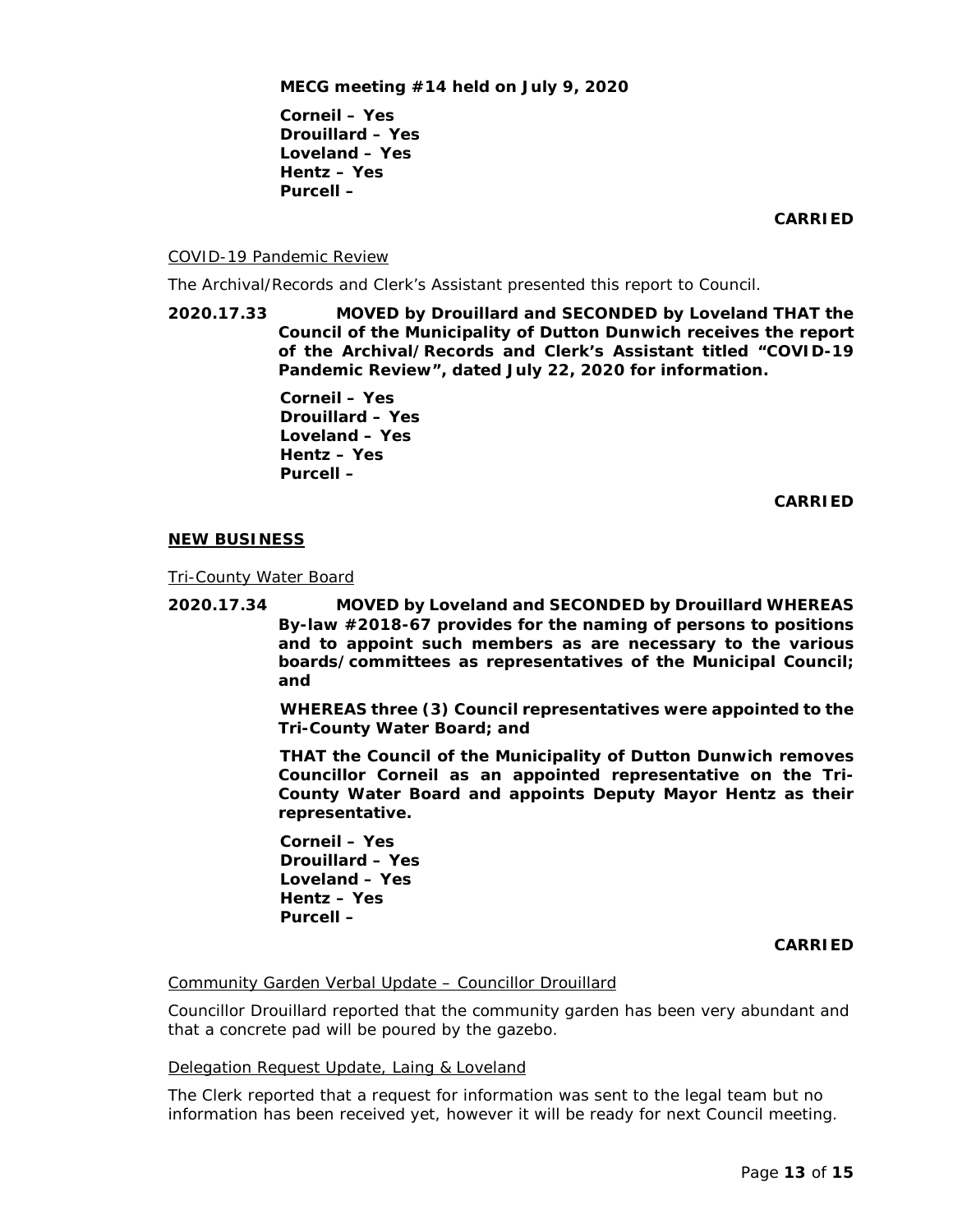### **ANNOUNCEMENTS**

None.

## **PROPOSED BY-LAWS**

The Clerk added that the Water Operations Manager has re-looked at the agreement and instead of 2" line there will be a 1.5" line and the cost will remain the same as the original agreement with the original owner (Mr. R. Mariano).

**2020.17.35 MOVED by Loveland and SECONDED by Drouillard THAT By-Law #2020-45, being a by-law to Authorize the Execution of an Agreement between the Owners of 7 Wallace Street (Roll #3429- 000-001-11501-0000) and the Corporation of the Municipality of Dutton Dunwich for the Opening of a Road Allowance, be read a first, second and third time and passed.**

> **Corneil – Yes Drouillard – Yes Loveland – Yes Hentz – Yes Purcell –**

### **CARRIED**

Deputy Mayor Hentz explained that the Province has expanded the list of vehicles that can go on to the roads. In consultation with staff, municipal by-law enforcement and Dutton ATV Club it was decided not to include the expanded list. This by-law also includes the addition of Coyne Road between March Line and Silver Clay Line.

**2020.17.36 MOVED by Drouillard and SECONDED by Corneil THAT By-Law #2020-46, being a by-law to Regulate the Use of Off-road Vehicles in the Municipality of Dutton Dunwich, be read a first second and third time and passed.**

> **Corneil – Yes Drouillard – Yes Loveland – Yes Hentz – Yes Purcell –**

#### **CARRIED**

**2020.17.37 MOVED by Corneil and SECONDED by Drouillard THAT By-Law #2020-47, being a by-law to Authorize the Execution of an Off-road Vehicle Agreement between the Dutton and Area Quad Riders Corp 1136064-7 and the Corporation of the Municipality of Dutton Dunwich to Permit the Use of Off-road Vehicles on Specified Highways, be read a first, second and third time and passed.**

> **Corneil – Yes Drouillard – Yes Loveland – Yes Hentz – Yes Purcell –**

#### **CARRIED**

**2020.17.38 MOVED by Corneil and SECONDED by Loveland THAT By-Law #2020-50, being a by-law to Appoint Independent Resolutions Incorporated as the Integrity Commissioner, Closed Meeting Investigator and Ombudsman for the Municipality of Dutton**